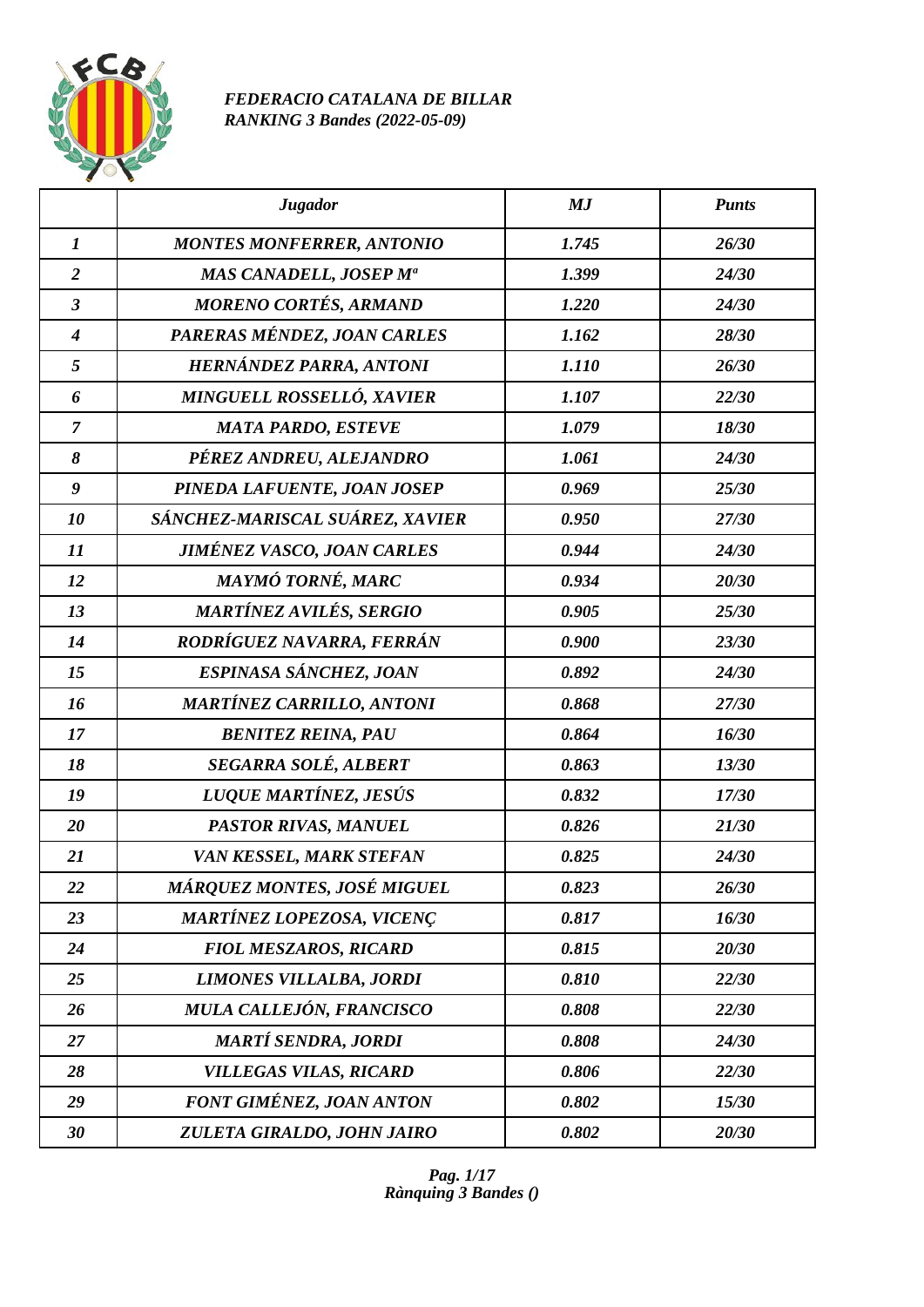

|    | <b>Jugador</b>                   | MJ    | <b>Punts</b> |
|----|----------------------------------|-------|--------------|
| 31 | GONZÁLEZ LÓPEZ, JESÚS            | 0.801 | 20/30        |
| 32 | GUERRERO GONZÁLEZ, MIQUEL A.     | 0.794 | 29/30        |
| 33 | <b>COLELL LLOP, QUIM</b>         | 0.790 | 19/30        |
| 34 | ANILLO MARTÍN, JOSÉ ANTONIO      | 0.784 | 16/30        |
| 35 | SÁNCHEZ MARTÍNEZ, PASCUAL        | 0.776 | 22/30        |
| 36 | <b>MARTÍN VÍLCHEZ, JOSEP</b>     | 0.764 | 14/30        |
| 37 | PERALES SANZ, JOAN               | 0.762 | 22/30        |
| 38 | HERNÁNDEZ HERNÁNDEZ, FRANCESC    | 0.759 | 15/30        |
| 39 | <b>AMETLLER CONGOST, LLUIS</b>   | 0.757 | 22/30        |
| 40 | <b>ROJALS VALLS, JOAN</b>        | 0.756 | 17/30        |
| 41 | <b>MORENO AGUILERA, FRANCESC</b> | 0.755 | 17/30        |
| 42 | ANGARITA CRISTANCHO, ALEXANDER   | 0.747 | 14/30        |
| 43 | <b>MUÑOZ MUÑOZ, PERE</b>         | 0.744 | 26/30        |
| 44 | <b>JIMÉNEZ LARA, MANUEL</b>      | 0.744 | 28/30        |
| 45 | CORPAS NATOLI, FERNANDO          | 0.739 | 18/30        |
| 46 | RODRÍGUEZ MAIA, MARIO FELIPE     | 0.731 | 16/30        |
| 47 | <b>COROMINAS FRANCH, ESTEVE</b>  | 0.728 | 17/30        |
| 48 | <b>BERNAD DAZA, JAUME</b>        | 0.726 | 20/30        |
| 49 | <b>LOZANO HERRERO, MANUEL</b>    | 0.725 | 18/30        |
| 50 | <b>MARTÍNEZ ALBERTO, XAVIER</b>  | 0.723 | 25/30        |
| 51 | <b>VIDAL GIBERT, JOAN</b>        | 0.714 | 16/30        |
| 52 | TORRES EZEQUIEL, JAUME MANEL     | 0.713 | 14/30        |
| 53 | <b>PONS PEDRENY, CARLES</b>      | 0.710 | 18/30        |
| 54 | <b>GASCÓN REYES, RAFAEL</b>      | 0.706 | 10/30        |
| 55 | <b>VIVES HERRANDO, IVÁN</b>      | 0.697 | 12/30        |
| 56 | HERNÁNDEZ LÓPEZ, JONATAN         | 0.696 | 15/30        |
| 57 | <b>SERAROLS MONTES, JOSEP</b>    | 0.687 | 23/30        |
| 58 | TORMO BLANCO, FÉLIX              | 0.683 | 16/30        |
| 59 | FONELLOSA CASANOVAS, XAVIER      | 0.677 | 15/30        |
| 60 | <b>MARTÍN LIMA, MELCHOR</b>      | 0.674 | 15/30        |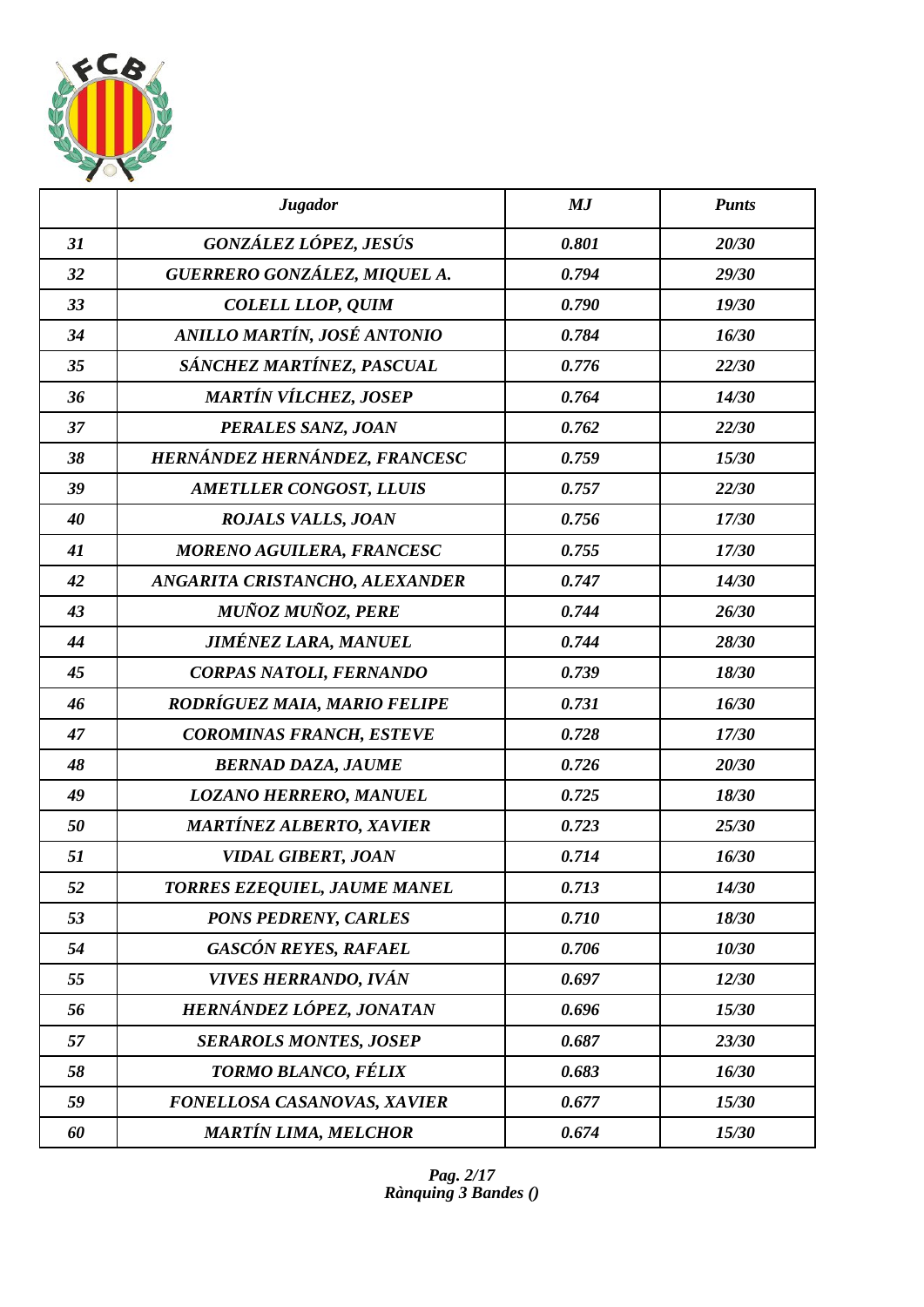

|    | <b>Jugador</b>                      | MJ    | <b>Punts</b> |
|----|-------------------------------------|-------|--------------|
| 61 | UCEDA LÓPEZ, RAÚL                   | 0.670 | 10/30        |
| 62 | PLANDOLIT MARTÍN, MIQUEL            | 0.668 | 15/30        |
| 63 | NAVARRO CARMONA, JOAN ANT.          | 0.667 | 18/30        |
| 64 | <b>TORRENTS CASAS, SERGI</b>        | 0.665 | 21/30        |
| 65 | ALVES DA CUNHA, DAVID M.            | 0.664 | 16/30        |
| 66 | SÁNCHEZ BARRERA, MIGUEL             | 0.662 | 14/30        |
| 67 | <b>EDER DURÁN, JHON</b>             | 0.655 | 14/30        |
| 68 | FERRÉ GUALLAR, JAUME                | 0.655 | 12/30        |
| 69 | <b>CALLE ORTEGA, EUSEBI</b>         | 0.654 | 26/30        |
| 70 | <b>GUTIÉRREZ CONTRERAS, ARNOLD</b>  | 0.649 | 22/30        |
| 71 | <b>BARNOLAS PARÉS, JOAN</b>         | 0.643 | 18/30        |
| 72 | DE LA HOZ ALONSO, MIQUEL            | 0.640 | 16/30        |
| 73 | CAMPAÑA COMINO, GREGORI             | 0.640 | 19/30        |
| 74 | PRATS PERI, IVÁN                    | 0.636 | 8/30         |
| 75 | GONZÁLEZ SÁNCHEZ, JOSEP LL.         | 0.634 | 9/30         |
| 76 | VARELA LOSADA, FRANCESC             | 0.633 | 11/30        |
| 77 | JUÁREZ DE ALARCÓN, JORGE            | 0.628 | 20/30        |
| 78 | ANDREU PÉREZ, JAUME                 | 0.621 | 15/30        |
| 79 | PASTOR BALAGUÉ, JORDI               | 0.620 | 17/30        |
| 80 | MAGDALENO CARREÑO, ANTONI           | 0.613 | 14/30        |
| 81 | LLOVERAS MARTÍNEZ, FCO. JOSÉ        | 0.612 | 13/30        |
| 82 | <b>JORBA HOMAR, PAU</b>             | 0.607 | 22/30        |
| 83 | CASADÓ ROCA, ALEX                   | 0.606 | 11/30        |
| 84 | <b>GARCÍA OLIVA, ANTONIO MANUEL</b> | 0.602 | 16/30        |
| 85 | SÁNCHEZ BARRERA, JORGE A.           | 0.602 | 5/30         |
| 86 | CASTRO TÉLLEZ, HENRY                | 0.600 | 18/30        |
| 87 | MARÍN VICIOSO, BARTOLOMÉ            | 0.600 | 11/30        |
| 88 | <b>SÁEZ ROMERO, ANTONIO</b>         | 0.599 | 17/30        |
| 89 | <b>GARCÍA SORIANO, ANTONI</b>       | 0.599 | 20/30        |
| 90 | <b>MAJUA PERIS, JOSEP LLUIS</b>     | 0.598 | 14/30        |

*Pag. 3/17 Rànquing 3 Bandes ()*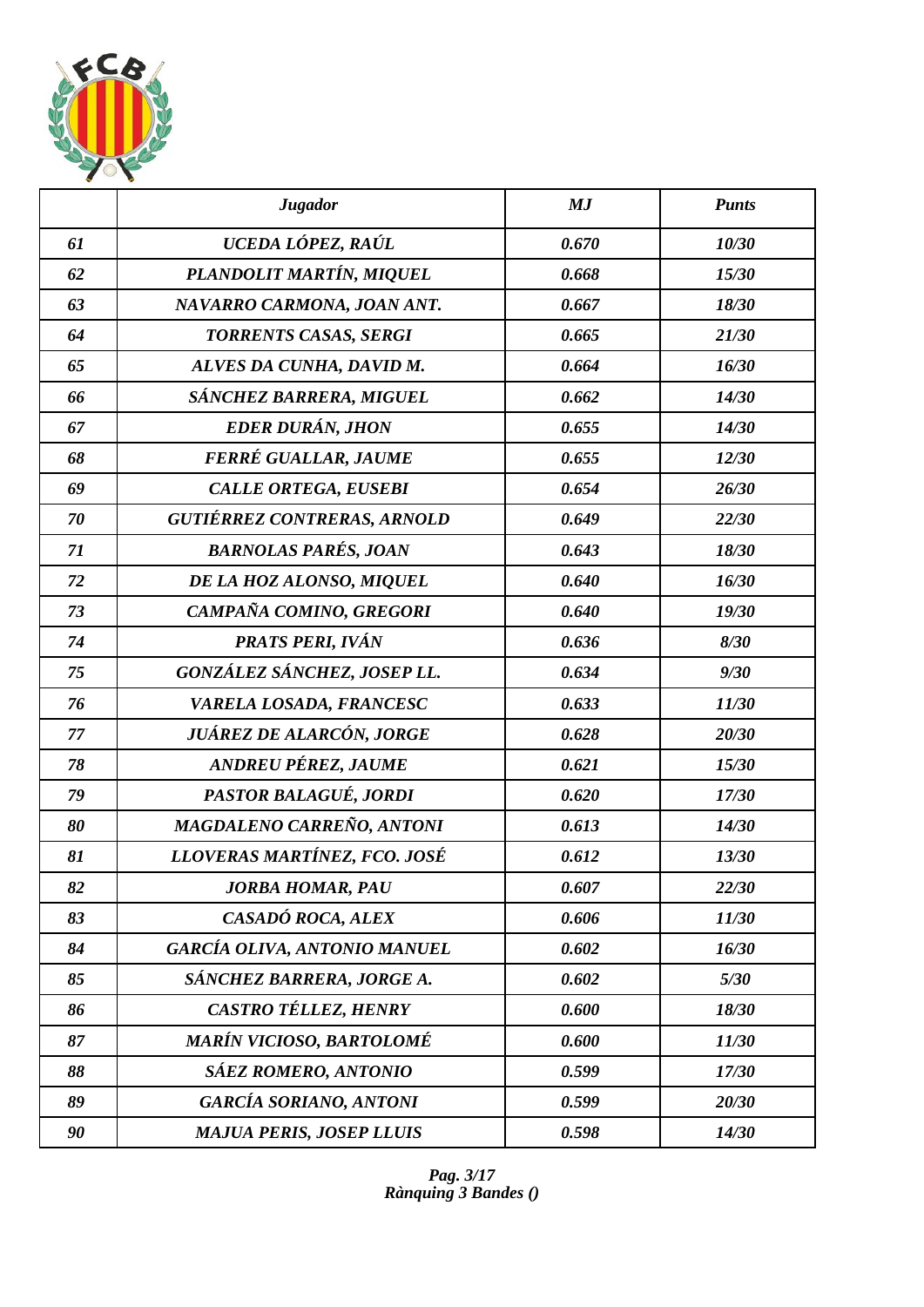

|            | <b>Jugador</b>                         | MJ    | <b>Punts</b> |
|------------|----------------------------------------|-------|--------------|
| 91         | <b>BOSQUED TORE, DAVID</b>             | 0.597 | 16/30        |
| 92         | ALBERICH SÁNCHEZ, VICENTE              | 0.597 | 19/30        |
| 93         | ARIAS SÁNCHEZ, MIGUEL                  | 0.596 | 10/30        |
| 94         | <b>BAS PASTOR, ENRIC</b>               | 0.594 | 18/30        |
| 95         | <b>ARBIOL MORERA, RAMON</b>            | 0.593 | 15/30        |
| 96         | LÓPEZ LÓPEZ, SATURIO                   | 0.589 | 16/30        |
| 97         | SUÁREZ LASSO, HÉCTOR FABIO             | 0.588 | 17/30        |
| 98         | DEIBIS FERNÁNDEZ, YHOJAN               | 0.584 | 15/30        |
| 99         | RODRIGUEZ JIMÉNEZ, EDUARD              | 0.582 | 23/30        |
| 100        | <b>OLIVER SINCA, JORDI</b>             | 0.582 | 18/30        |
| 101        | MANRESA VIÑALS, JOAQUIM                | 0.580 | 16/30        |
| 102        | <b>RAMIREZ MATEOS, EDUARD</b>          | 0.579 | 18/30        |
| 103        | <b>GARCÍA ZALDIVAR, RICARDO</b>        | 0.578 | 14/30        |
| 104        | SALAZAR HERNÁNDEZ, RAFAEL              | 0.578 | 10/30        |
| 105        | DALMAU SUÑE, ENRIC                     | 0.578 | 14/30        |
| 106        | FERNÁNDEZ VELASCO, ENRIC               | 0.577 | 10/30        |
| 107        | <b>MARTÍNEZ BELLMUNT, JORDI</b>        | 0.575 | 21/30        |
| 108        | PÉREZ ATIENZA, JOSEP MANUEL            | 0.573 | 9/30         |
| 109        | <b>BAUTISTA VICENTE, MIQUEL</b>        | 0.571 | 18/30        |
| <i>110</i> | <b>GRIS PERALBA, TONI</b>              | 0.570 | 19/30        |
| 111        | LÓPEZ PEÑARETE, JULIAN ALBERTO         | 0.570 | 17/30        |
| 112        | GÓMEZ PÉREZ, ARTURO                    | 0.569 | 18/30        |
| 113        | <b>CARRERAS BATLLE, JAUME</b>          | 0.568 | 15/30        |
| 114        | <b>SEGURA CORRALES, ALBERT</b>         | 0.567 | 25/30        |
| 115        | MOLINA MASPOCH, JOSEP RAMÓN            | 0.566 | 21/30        |
| <b>116</b> | FARIÑA VILLANUEVA, FRANCISCO           | 0.565 | 15/30        |
| 117        | <b>CHAVES ROMERO, FERNEY</b>           | 0.559 | 18/30        |
| 118        | PORQUERAS SABATÉ, VÍCTOR               | 0.554 | 19/30        |
| 119        | <b>GOMEZ DE LA TORRE RUIZ, IGNACIO</b> | 0.554 | 18/30        |
| 120        | <b>JOU MORA, FERRÀN</b>                | 0.554 | 13/30        |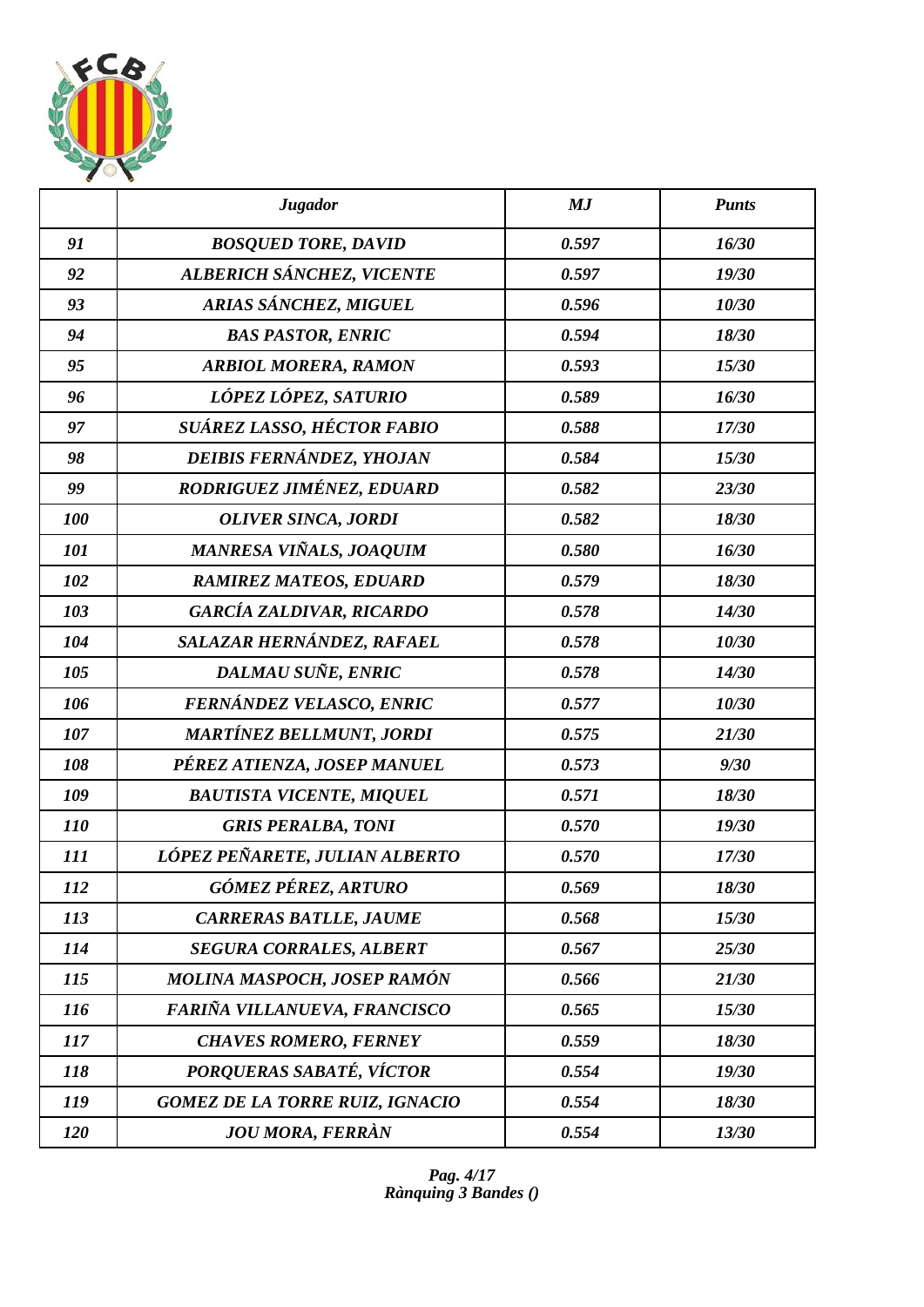

|            | <b>Jugador</b>                   | MJ    | <b>Punts</b> |
|------------|----------------------------------|-------|--------------|
| 121        | GUERRA GARCÍA, RAMÓN             | 0.553 | 19/30        |
| 122        | <b>BONET MORENO, PAU</b>         | 0.553 | 11/30        |
| 123        | PEÑA MARTÍNEZ, FRANCISCO         | 0.552 | 18/30        |
| 124        | <b>LOZANO DE LA TORRE, MANEL</b> | 0.552 | 14/30        |
| 125        | <b>MARTÍNEZ TORRES, JORDI</b>    | 0.548 | 17/30        |
| 126        | <b>MARÍN ROMERA, FELICIÀ</b>     | 0.547 | 5/30         |
| 127        | SERRANO FERNÁNDEZ, JORDI         | 0.544 | 20/30        |
| 128        | YÁÑEZ ACUÑA, ENRIQUE             | 0.543 | 8/30         |
| 129        | SOGUÉS BELTRÁN, CARLOS           | 0.542 | 12/30        |
| 130        | ORTEGA DIAZ, ALBERTO             | 0.541 | 14/30        |
| 131        | <b>MORUNO RAYA, IGNACIO</b>      | 0.540 | 17/30        |
| 132        | GARCÍA MARTÍNEZ, MANUEL          | 0.538 | 14/30        |
| 133        | <b>BATISTA CARBONELL, JAUME</b>  | 0.535 | 17/30        |
| 134        | TORRES PENAS, JESÚS ANDRÉS       | 0.535 | 12/30        |
| 135        | PÉREZ VIÑA, MANUEL               | 0.534 | 19/30        |
| 136        | <b>FELIU PI, PERE</b>            | 0.533 | 9/30         |
| 137        | SEGURA GONZÁLVEZ, JOSEP FERNANDO | 0.531 | 20/30        |
| 138        | LEÓN CALVO, LLUIS M.             | 0.530 | 14/30        |
| 139        | PRATS QUIÑONES, JOSEP Mª         | 0.530 | 16/30        |
| <b>140</b> | <b>JOSÉ TORRISCO, ENRIQUE</b>    | 0.527 | 10/30        |
| 141        | HERNÁNDEZ PEREA, ANGEL           | 0.526 | 23/30        |
| 142        | <b>GARCÍA ESPIGARES, JOSÉ</b>    | 0.526 | 18/30        |
| 143        | <b>BUSQUETS TROSES, ROMÀ</b>     | 0.526 | 7/30         |
| 144        | RICART MARTÍNEZ, FRANCESC        | 0.523 | 12/30        |
| 145        | <b>HUERTAS GARRIDO, MIGUEL</b>   | 0.520 | 18/30        |
| 146        | <b>VEIGA CARRETE, DAVID</b>      | 0.517 | 16/30        |
| 147        | ACOSTA CANO, JOSÉ CRUZ           | 0.516 | 12/30        |
| 148        | <b>BARGALLO JAUME, JOSEP</b>     | 0.513 | 16/30        |
| 149        | CARALT VILA, MIQUEL              | 0.513 | 3/30         |
| 150        | FERRANDO PAPIO, RAMÓN            | 0.511 | 12/30        |

*Pag. 5/17 Rànquing 3 Bandes ()*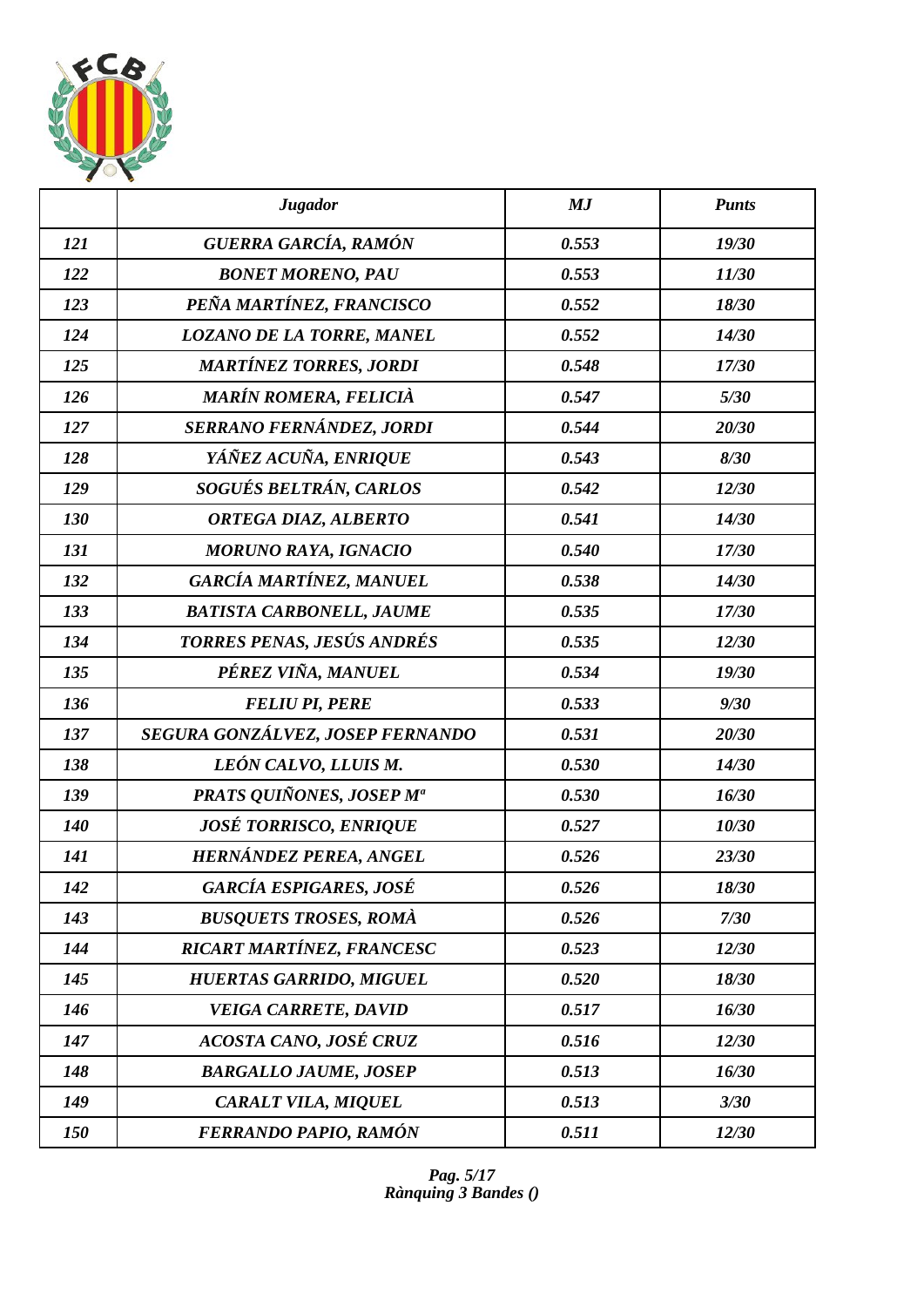

|     | <b>Jugador</b>                    | MJ    | <b>Punts</b> |
|-----|-----------------------------------|-------|--------------|
| 151 | PALOMO MORILLAS, JOSEP LLUIS      | 0.510 | 19/30        |
| 152 | <b>GIL PÉREZ, ALBERT</b>          | 0.510 | 24/30        |
| 153 | <b>LIMONES VILLALBA, ANTONIO</b>  | 0.510 | 14/30        |
| 154 | CLAPÉS MIRÓ, JORDI                | 0.506 | 22/30        |
| 155 | <b>ROCA DUCE, JAVIER</b>          | 0.506 | 14/30        |
| 156 | SEGURA MONDRIÁ, FRANCESC XAVIER   | 0.504 | 24/30        |
| 157 | PRINZIVALLI CARRUBBA, PIETRO      | 0.504 | 15/30        |
| 158 | MIRÓ GINÉ, JOAQUIM                | 0.503 | 21/30        |
| 159 | TRULLÁS VERA, YURI                | 0.501 | 45/30        |
| 160 | GÁLVEZ PAREJO, JOSÉ MARÍA         | 0.500 | 16/30        |
| 161 | GARCÍA MARÍN, FERNANDO            | 0.498 | 14/30        |
| 162 | JIMÉNEZ PÉREZ, FERNANDO           | 0.497 | 22/30        |
| 163 | VÍLCHEZ PARDO, FRANCISCO          | 0.496 | 12/30        |
| 164 | <b>MÁRQUEZ MONTES, ANTONIO</b>    | 0.495 | 14/30        |
| 165 | <b>OLLER SOLER, GABRIEL</b>       | 0.494 | 12/30        |
| 166 | <b>ARMENGOL BERTRAN, JORDI</b>    | 0.492 | 19/30        |
| 167 | <b>AGULLO TABOAS, JOSEP</b>       | 0.491 | 16/30        |
| 168 | ORTA BERNARDINO, MANEL            | 0.491 | 10/30        |
| 169 | <b>MOYA MORENO, ROSENDO</b>       | 0.490 | 16/30        |
| 170 | ROBLEDO GONZÁLEZ, ISIDRE          | 0.489 | 16/30        |
| 171 | GARCÍA AGUADO, MIGUEL             | 0.488 | 18/30        |
| 172 | LLUMA VERGARA, PERE               | 0.485 | 4/30         |
| 173 | SOLANES MONJONELL, JOSEP Ma       | 0.484 | 24/30        |
| 174 | <b>MORENO MEDINA, JUAN CARLOS</b> | 0.482 | 10/30        |
| 175 | MARTÍNEZ CALDERÓN, XAVIER         | 0.479 | 8/30         |
| 176 | TORO CORRALES, GERMÁN             | 0.478 | 22/30        |
| 177 | ALGABA CASTRO, JOSÉ               | 0.478 | 8/30         |
| 178 | <b>MONTIEL SOLER, SERGI</b>       | 0.476 | 15/30        |
| 179 | CARRIÓ LACASA, CARLES             | 0.473 | 16/30        |
| 180 | GARCÍA ALARCÓN, CARLOS            | 0.472 | 19/30        |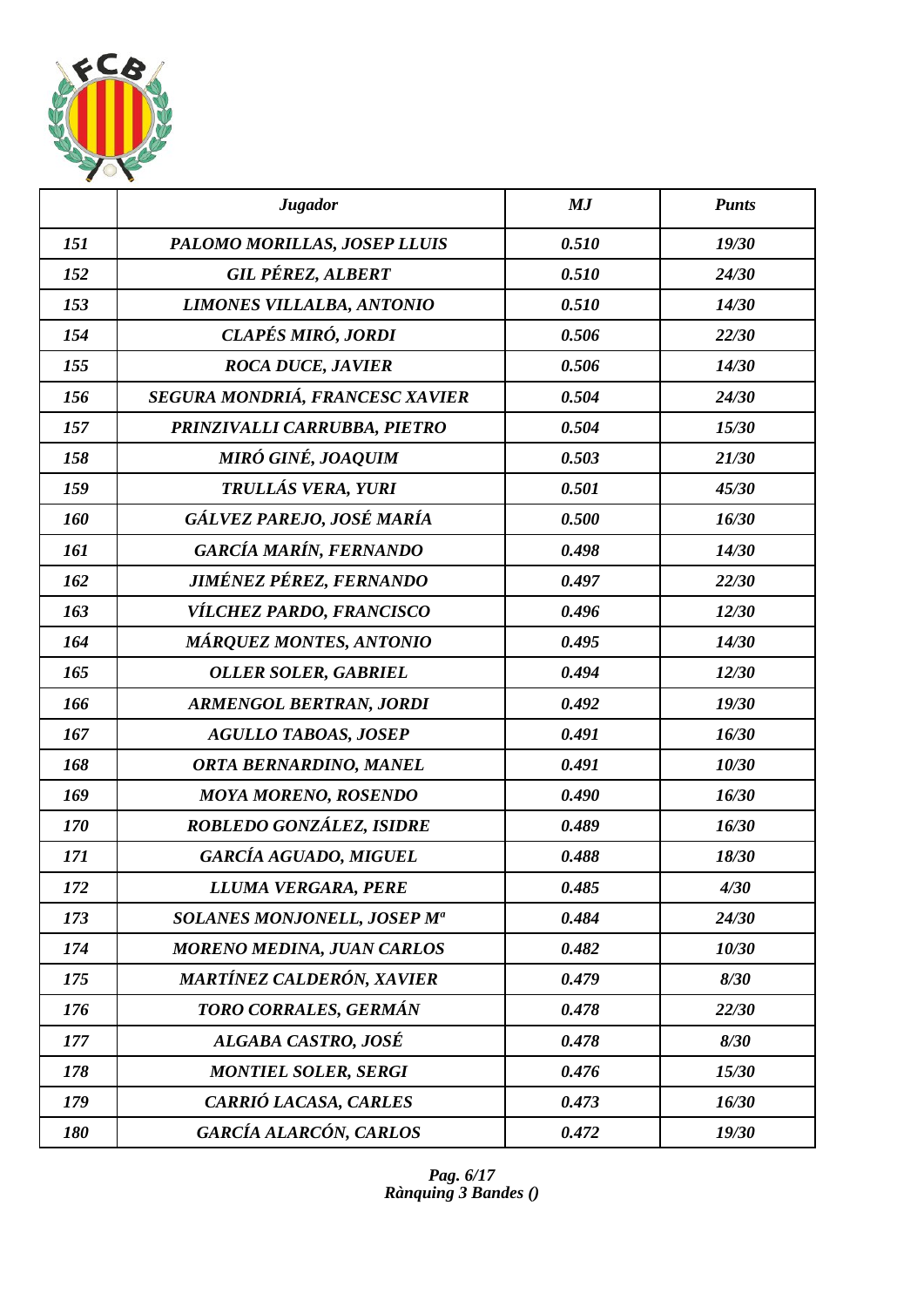

|     | <b>Jugador</b>                      | MJ    | <b>Punts</b> |
|-----|-------------------------------------|-------|--------------|
| 181 | FERNÁNDEZ BARRAGAN, JORGE           | 0.471 | 19/30        |
| 182 | PARÉS HERRERA, MANEL                | 0.471 | 12/30        |
| 183 | <b>MONTES GALLARDO, ANTONIO</b>     | 0.470 | 20/30        |
| 184 | MORENO CARRETERO, FERNANDO          | 0.465 | 14/30        |
| 185 | SÁNCHEZ TRIGUEROS, CARLES           | 0.462 | 14/30        |
| 186 | <b>ARTIGAS BENTANACHS, XAVIER</b>   | 0.461 | 13/30        |
| 187 | SANGLÁS PUIG, SALVI                 | 0.458 | 20/30        |
| 188 | HERNÁNDEZ MAÑAS JOSÉ                | 0.457 | 13/30        |
| 189 | PÉREZ GARCÍA, MIGUEL                | 0.457 | 11/30        |
| 190 | <b>AGUILAR SALA, RAMÓN</b>          | 0.455 | 10/30        |
| 191 | MOYA GÁLVEZ, RAFAEL                 | 0.454 | 14/30        |
| 192 | <b>CERVERA SANS, GABRIEL</b>        | 0.452 | 11/30        |
| 193 | POTENCIANO ORTEGA, CARLES           | 0.451 | 4/30         |
| 194 | VARELA PEÑA, ANGEL M.               | 0.449 | 19/30        |
| 195 | <b>CARBONELL ROGER, GUILLEM</b>     | 0.444 | 12/30        |
| 196 | CORTÉS SÁNCHEZ, JOSÉ                | 0.442 | 13/30        |
| 197 | NUÉVALOS PÉREZ, CARLOS              | 0.442 | 9/30         |
| 198 | <b>HUGUET PASCUAL, JORDI</b>        | 0.440 | 21/30        |
| 199 | <b>ARNAU ABILLEIRA, ALEIX</b>       | 0.438 | 17/30        |
| 200 | <b>RALITA ROS, JOAN</b>             | 0.438 | 14/30        |
| 201 | COLLADO BANCHS, FRANCESC            | 0.434 | 15/30        |
| 202 | SOLÉ MARSIÑACH, JOSEP MARIA         | 0.432 | 12/30        |
| 203 | POLO CAMARASA, JOSEP Mª             | 0.432 | 14/30        |
| 204 | <b>MARTÍN TOVAR, FRANCISCO</b>      | 0.430 | 12/30        |
| 205 | <b>SARRATE POCH, PERE</b>           | 0.428 | 10/30        |
| 206 | <b>BERENGUERAS COSTA, F. XAVIER</b> | 0.427 | 16/30        |
| 207 | <b>ROMERO ROMERO, PEDRO</b>         | 0.420 | 16/30        |
| 208 | GARCÍA MARQUÉS, CÉSAR               | 0.418 | 12/30        |
| 209 | <b>MARTORI VILA, JOAQUIM</b>        | 0.417 | 8/30         |
| 210 | COMABELLA HUGUET, JOSÉ RAMÓN        | 0.410 | 9/30         |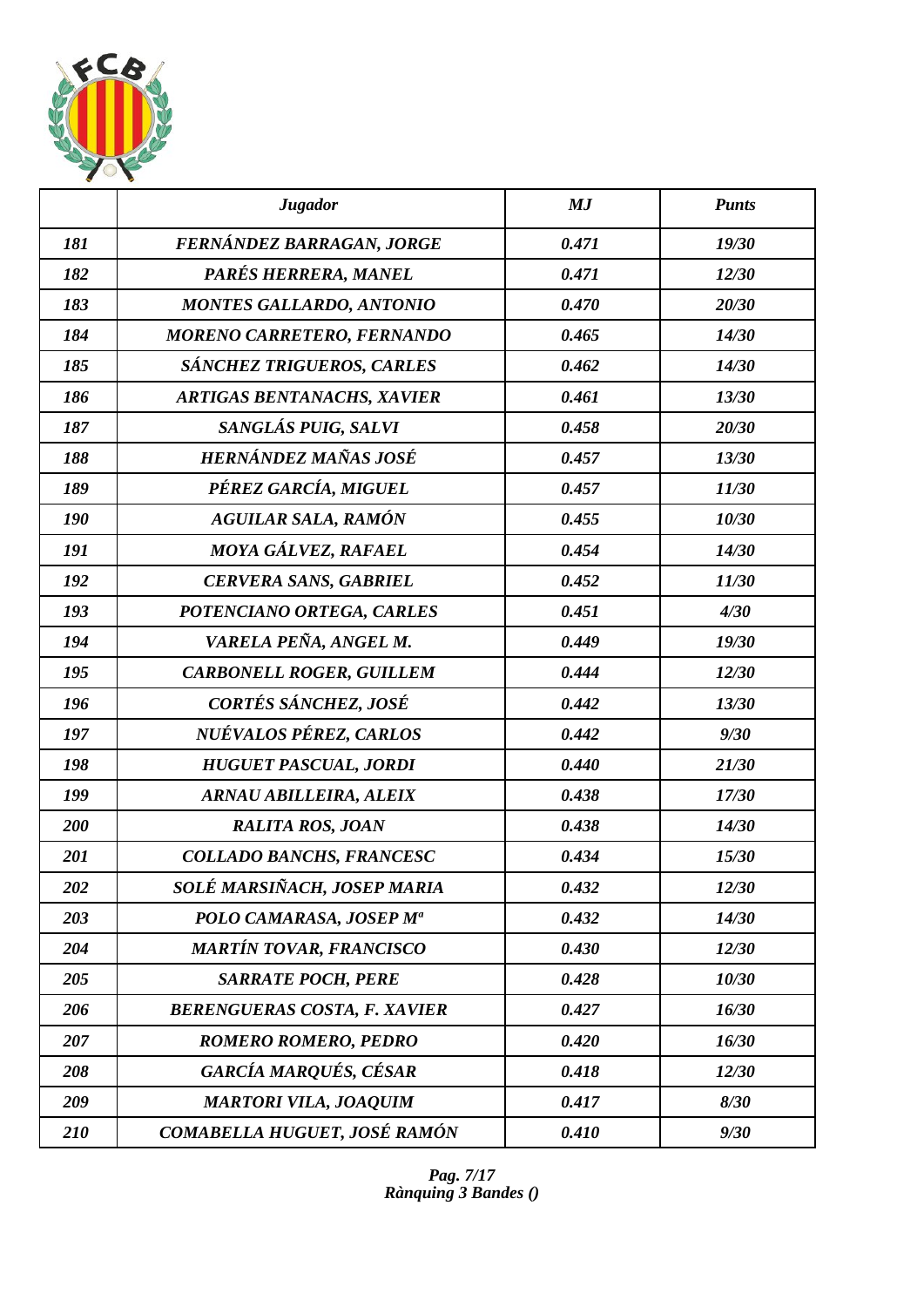

|     | <b>Jugador</b>                       | MJ    | <b>Punts</b> |
|-----|--------------------------------------|-------|--------------|
| 211 | GALEANO AMADO, RAMÓN                 | 0.406 | 18/30        |
| 212 | <b>BAZ VERGARA, ISIDRE</b>           | 0.406 | 14/30        |
| 213 | <b>JUAN DOMÈNECH, JOSEP MARIA</b>    | 0.405 | 13/30        |
| 214 | BECERRA GÓMEZ, CIPRIANO              | 0.405 | 9/30         |
| 215 | <b>MARTÍNEZ MORENO, DANIEL</b>       | 0.404 | 15/30        |
| 216 | <b>CUEVAS GALAN, PABLO</b>           | 0.403 | 22/30        |
| 217 | VILAPLANA PENELLA, JAUME             | 0.402 | 14/30        |
| 218 | RODRIGUEZ DIAZ, JOAN MANEL           | 0.399 | 19/30        |
| 219 | <b>CHUMILLAS INVERNON, CRISTOBAL</b> | 0.397 | 15/30        |
| 220 | <b>BELLOT BOTELLO, FRANCISCO</b>     | 0.395 | 17/30        |
| 221 | SPINELLI, MIGUEL ANGEL               | 0.395 | 13/30        |
| 222 | ANDRÉS GIL, RAFAEL                   | 0.392 | 6/30         |
| 223 | <b>BASTIDA SALA, XAVIER</b>          | 0.391 | 15/30        |
| 224 | ROMÁN LOZANO, BIBIANO                | 0.391 | 8/30         |
| 225 | <b>ROSES GUITART, ANTONI</b>         | 0.389 | 13/30        |
| 226 | SURÓS SÁNCHEZ, FRANCESC              | 0.388 | 12/30        |
| 227 | <b>JIMÉNEZ BOTIAS, MAX</b>           | 0.381 | 6/30         |
| 228 | SÁNCHEZ GALLEGO, JOEL                | 0.381 | 9/30         |
| 229 | <b>CALLE ORTEGA, ANTONI</b>          | 0.375 | 6/30         |
| 230 | GÁLVEZ JURADO, FRANCISCO             | 0.373 | 13/30        |
| 231 | CALVACHE BANÚS, JORDI                | 0.357 | 6/30         |
| 232 | PUJOL GARCÍA, JAUME                  | 0.352 | 12/30        |
| 233 | ALEMANY ROS, LEANDRO                 | 0.351 | 4/30         |
| 234 | YUBERO VÁZQUEZ, JOSE ANTONIO         | 0.350 | 16/30        |
| 235 | ZAPLANA HERNÁNDEZ, JOAN              | 0.348 | 4/30         |
| 236 | IBAÑEZ APARICIO, JULIÀ               | 0.346 | 16/30        |
| 237 | <b>RIERA PRATS, CARLES</b>           | 0.343 | 8/30         |
| 238 | <b>GUARINO GUTIERREZ, MATEO</b>      | 0.342 | 8/30         |
| 239 | <b>ESPEJO MOLINA, ANTONIO</b>        | 0.340 | 9/30         |
| 240 | LAKISZYK KOWALCZUK, OSCAR ERNESTO    | 0.331 | 9/30         |

*Pag. 8/17 Rànquing 3 Bandes ()*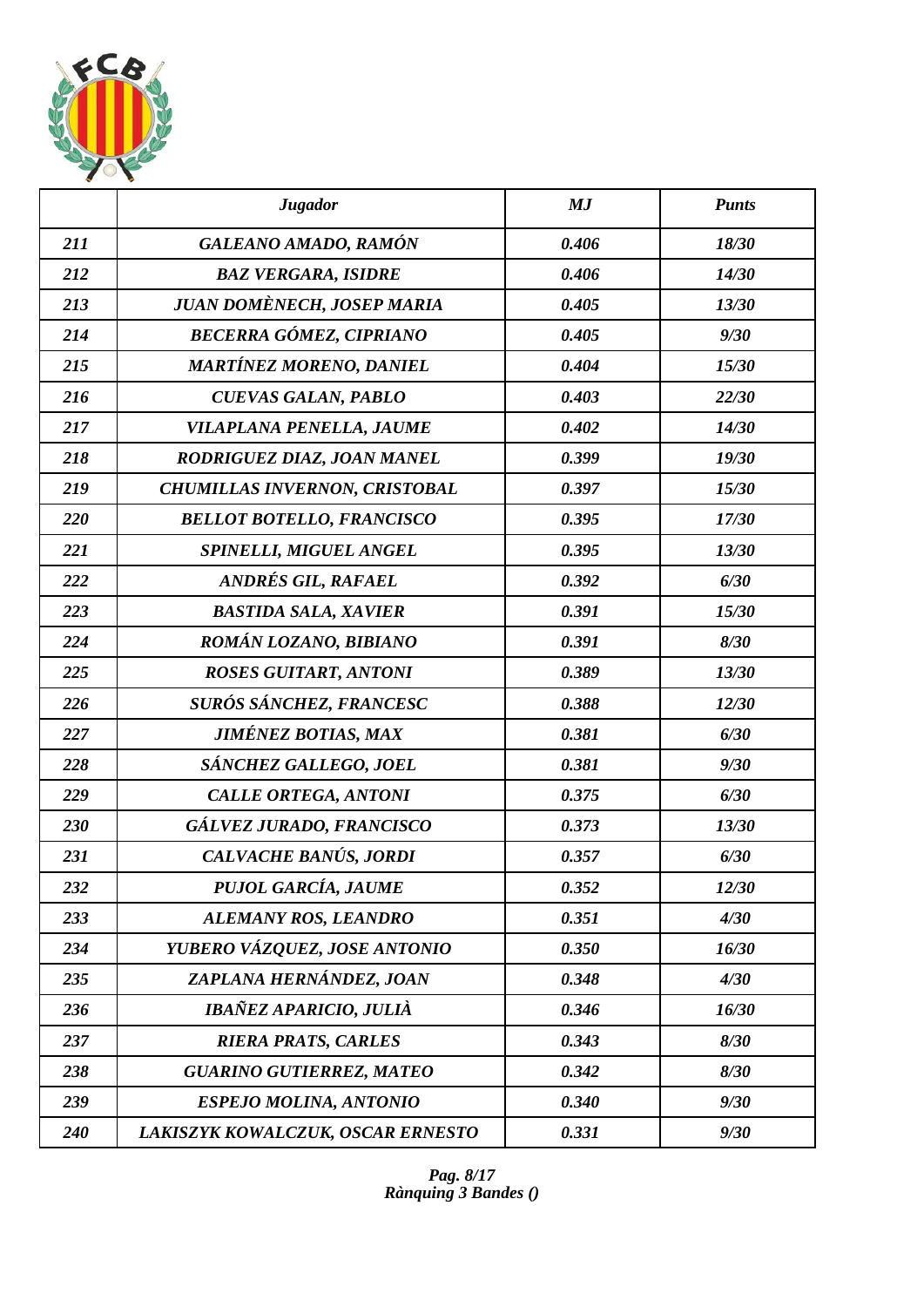

|     | <b>Jugador</b>                     | MJ    | <b>Punts</b> |
|-----|------------------------------------|-------|--------------|
| 241 | RODRÍGUEZ SÁNCHEZ, CÉSAR           | 0.330 | 14/30        |
| 242 | GARCÍA GÓMEZ, ANTONIO              | 0.328 | 17/30        |
| 243 | <b>FUENTE MONTANE, NICOLAU</b>     | 0.325 | 4/30         |
| 244 | ÁLVAREZ ÁLVAREZ, ALEJANDRO         | 0.323 | 8/30         |
| 245 | <b>BONALUQUE SÁNCHEZ, MANUEL</b>   | 0.320 | 14/30        |
| 246 | <b>GILI BERTRAL, JOAN</b>          | 0.318 | 8/30         |
| 247 | PANADÉS ZAFRA, JOAN                | 0.318 | 2/30         |
| 248 | MINGO FERNÁNDEZ, MATÍAS            | 0.310 | 12/30        |
| 249 | TORMO CALATAYUD, JORGE             | 0.309 | 6/30         |
| 250 | <b>BARRAGÁN DE LA CRUZ, LUIS</b>   | 0.308 | 14/30        |
| 251 | ANGHEL TURMAC, GEORGETA            | 0.300 | 6/30         |
| 252 | <b>FORTUNY ROS, JORDI</b>          | 0.295 | 8/30         |
| 253 | DURÁN DE LA ROSA, ANTONIO          | 0.294 | 6/30         |
| 254 | ROPERO VILARÓ, ADRIÀ               | 0.289 | 4/30         |
| 255 | HERMIDA DÍAZ, EVA MARÍA            | 0.288 | 5/30         |
| 256 | <b>COMAS FERRER, JORDI</b>         | 0.283 | 4/30         |
| 257 | <b>SELLARÉS BURGUÉS, JAIME</b>     | 0.279 | 3/30         |
| 258 | GARCÍA ROMÁN, FRANCISCO JAVIER     | 0.272 | 10/30        |
| 259 | CASTILLO ALGAR, JUAN CARLOS        | 0.244 | 8/30         |
| 260 | <b>JIMÉNEZ GALERA, SERGI</b>       | 1.389 | 19/26        |
| 261 | YESTE DE PABLO, ANTONI XAVIER      | 1.333 | 6/6          |
| 262 | <b>GARRIGA COMAS, JORDI</b>        | 1.247 | 18/20        |
| 263 | <b>GARCÍA DUEÑAS, ADRIÀ</b>        | 0.922 | 10/14        |
| 264 | <b>BOUTERIN BOTE, JOAN</b>         | 0.911 | 16/26        |
| 265 | <b>CASADEMUNT VALLES, MIQUEL</b>   | 0.844 | 20/28        |
| 266 | <b>BORONAT PUJALS, JAUME</b>       | 0.833 | 2/2          |
| 267 | <b>MARTINICORENA AGUILO, CÉSAR</b> | 0.819 | 6/6          |
| 268 | MAS CANADELL, CÉSAR                | 0.807 | 12/26        |
| 269 | VICENTE RUIZ, JOSÉ                 | 0.804 | 16/28        |
| 270 | LIEBANA CAMARA, GABRIEL            | 0.794 | 11/12        |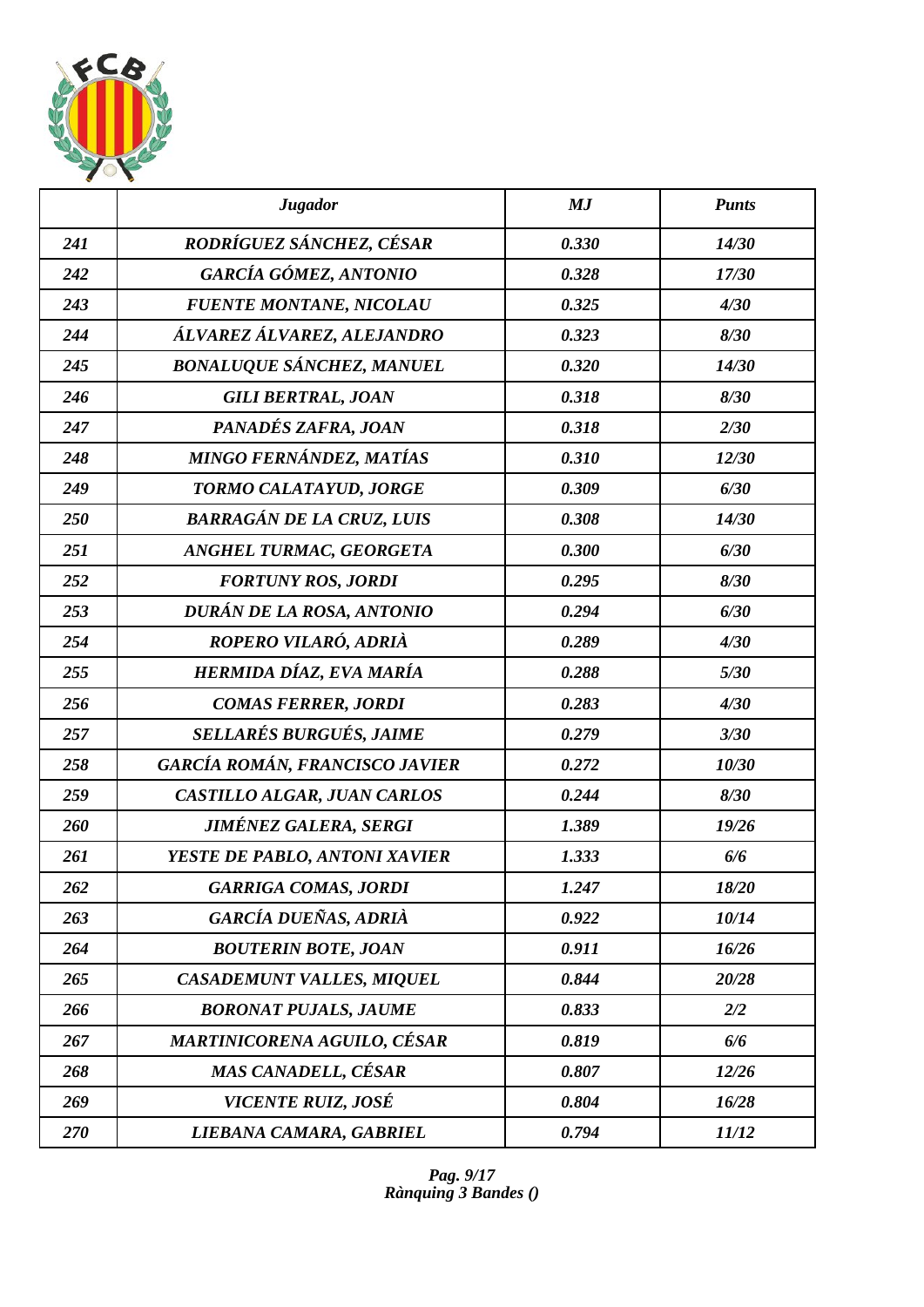

|     | <b>Jugador</b>                       | MJ    | <b>Punts</b> |
|-----|--------------------------------------|-------|--------------|
| 271 | FERRER GONZÁLEZ, JOAQUIM             | 0.758 | 16/20        |
| 272 | PÉREZ ZORRILLA, RAFAEL               | 0.748 | 13/20        |
| 273 | SÁNZ GRACIA, RAMÓN                   | 0.725 | 11/16        |
| 274 | CHACÓN LÓPEZ, CARLOS J.              | 0.725 | 0/2          |
| 275 | SAYERAS GUITERAS, JOSEP Mª           | 0.717 | 8/22         |
| 276 | <b>FONTANET BELLES, JOAN CARLES</b>  | 0.704 | 10/22        |
| 277 | <b>ORREGO CARDONA, YIBETH ANDRÉS</b> | 0.676 | 10/20        |
| 278 | <b>ALCOBERRO MELERO, DAVID</b>       | 0.661 | 22/26        |
| 279 | <b>GUIU GIRAUT, CARLOS</b>           | 0.641 | 6/26         |
| 280 | CARDET CALDERÓ, ISIDOR               | 0.635 | 11/20        |
| 281 | DIEZ AYZA, XAVIER                    | 0.626 | 22/26        |
| 282 | GARCÍA GARCÍA, JORDI                 | 0.621 | 6/10         |
| 283 | VILLAUBÍ SOLERA, ÓSCAR               | 0.620 | 14/20        |
| 284 | TAZA GARCÍA, JOAN CARLES             | 0.617 | 18/26        |
| 285 | <b>GÓMEZ MORÁN, LLUIS</b>            | 0.616 | 14/22        |
| 286 | ALARCÓN GALISTEO, FRANCESC           | 0.616 | 20/28        |
| 287 | GARCÍA GAVILÁN, MARIO                | 0.600 | 10/16        |
| 288 | <b>BRIZZI, LINO</b>                  | 0.598 | 10/22        |
| 289 | LÓPEZ PULIDO, CARLOS                 | 0.591 | 20/24        |
| 290 | SAURÍ RABAT, JOAN                    | 0.583 | 14/28        |
| 291 | PARDO SORIANO, DAVID                 | 0.573 | 10/14        |
| 292 | DAVILA SILVA, HENRY                  | 0.564 | 14/24        |
| 293 | <b>MAURI JOAN, SALVADOR</b>          | 0.561 | 2/8          |
| 294 | TOLSA XIXONS, NORBERT                | 0.555 | 10/22        |
| 295 | ORTIZ ALAMILLO, JACINTO              | 0.554 | 2/12         |
| 296 | <b>MONTERO QUERO, RAFAEL</b>         | 0.550 | 3/4          |
| 297 | CALVET LLACH, JOAN                   | 0.550 | 4/10         |
| 298 | <b>MARTÍN SIERRA, ANDREU</b>         | 0.546 | 3/4          |
| 299 | <b>BLANCH GIMENO, JOAQUIM</b>        | 0.540 | 18/24        |
| 300 | <b>LENTZ, CHRISTOPHE</b>             | 0.540 | 0/2          |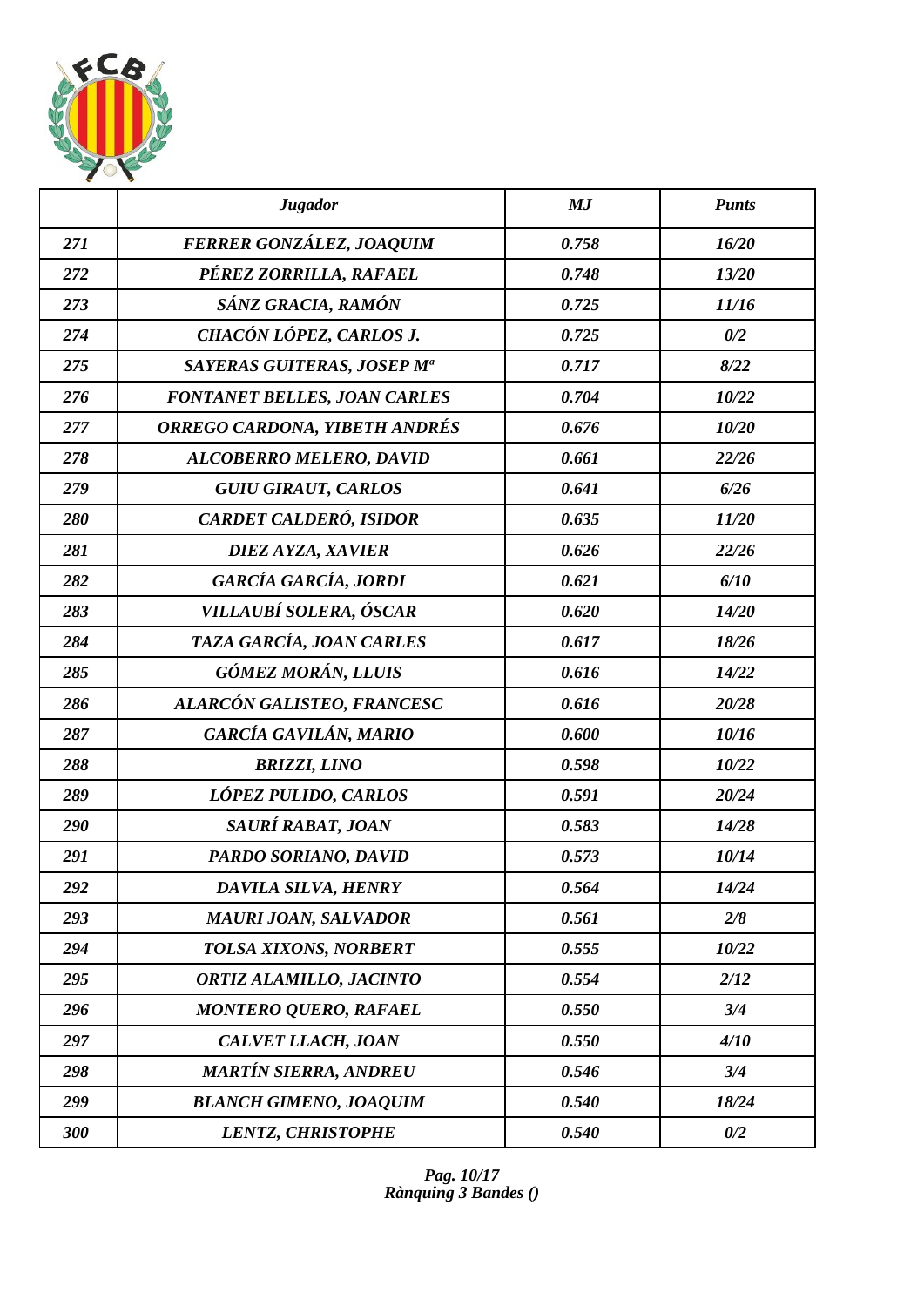

|     | <b>Jugador</b>                          | MJ    | <b>Punts</b> |
|-----|-----------------------------------------|-------|--------------|
| 301 | PALLÀS ANGUERA, JOSEP Mª                | 0.539 | 20/28        |
| 302 | <b>GARRIGA LLOVET, SERGI</b>            | 0.534 | 2/4          |
| 303 | <b>SABIO MONFORT, DANIEL</b>            | 0.530 | 18/28        |
| 304 | SANTIGOSA GASSET, DELFÍ                 | 0.530 | 16/28        |
| 305 | MONTAÑÉS TATO, JOSEP                    | 0.530 | 14/24        |
| 306 | <b>BARRIENTOS CABALLERO, JOAN JOSEP</b> | 0.529 | 7/20         |
| 307 | <b>LATORRE PUIGVERT, ERNEST</b>         | 0.527 | 4/6          |
| 308 | MARTÍN SÁNCHEZ, ANDREU                  | 0.526 | 18/24        |
| 309 | RUIZ VALVERDE, RODOLFO J.               | 0.522 | 4/6          |
| 310 | LLOP RUANA, MARTÍ                       | 0.522 | 8/14         |
| 311 | LÓPEZ BALBOA, ALEJANDRO                 | 0.511 | 16/28        |
| 312 | <b>ADELL CASARRAMONA, PERE</b>          | 0.509 | 6/16         |
| 313 | CADILLAC JODAR, JORDI                   | 0.508 | 11/20        |
| 314 | LONGARÓN CALLE, ANTONI G.               | 0.508 | 20/28        |
| 315 | QUESADA MARTOS, JOSÉ LUIS               | 0.507 | 12/22        |
| 316 | <b>CUSINÉ BARBER, MANUEL</b>            | 0.507 | 6/12         |
| 317 | VICARIO JIMÉNEZ, FRANCISCO              | 0.505 | 3/8          |
| 318 | <b>COLLDELRAM ROVIRA, JOSEP MARIA</b>   | 0.500 | 2/2          |
| 319 | PALLARÉS NAVARRO, FRANCESC              | 0.500 | 2/2          |
| 320 | <b>GARCÍA ESPIGARES, FRANCISCO</b>      | 0.500 | 14/20        |
| 321 | <b>MORELL TORRES, JOSEP Ma</b>          | 0.500 | 0/2          |
| 322 | RODRÍGUEZ MONTESINOS, ROQUE             | 0.494 | 12/28        |
| 323 | <b>BASTIDA PARAREDA, JOSEP ANT.</b>     | 0.492 | 15/26        |
| 324 | <b>MUÑOZ LÓPEZ, JAVIER</b>              | 0.490 | 14/24        |
| 325 | <b>FAURA TUBAU, JAUME</b>               | 0.488 | 17/24        |
| 326 | PICORNELL PÉREZ, PERE                   | 0.480 | 10/18        |
| 327 | <b>FONTES FULQUET, MANEL</b>            | 0.480 | 20/28        |
| 328 | <b>BONET CARMONA, SEBASTIÀ</b>          | 0.479 | 9/16         |
| 329 | <b>MARTÍNEZ MATEU, ALBERT</b>           | 0.477 | 7/18         |
| 330 | <b>MIRAVET ARIZA, LLUIS</b>             | 0.473 | 2/6          |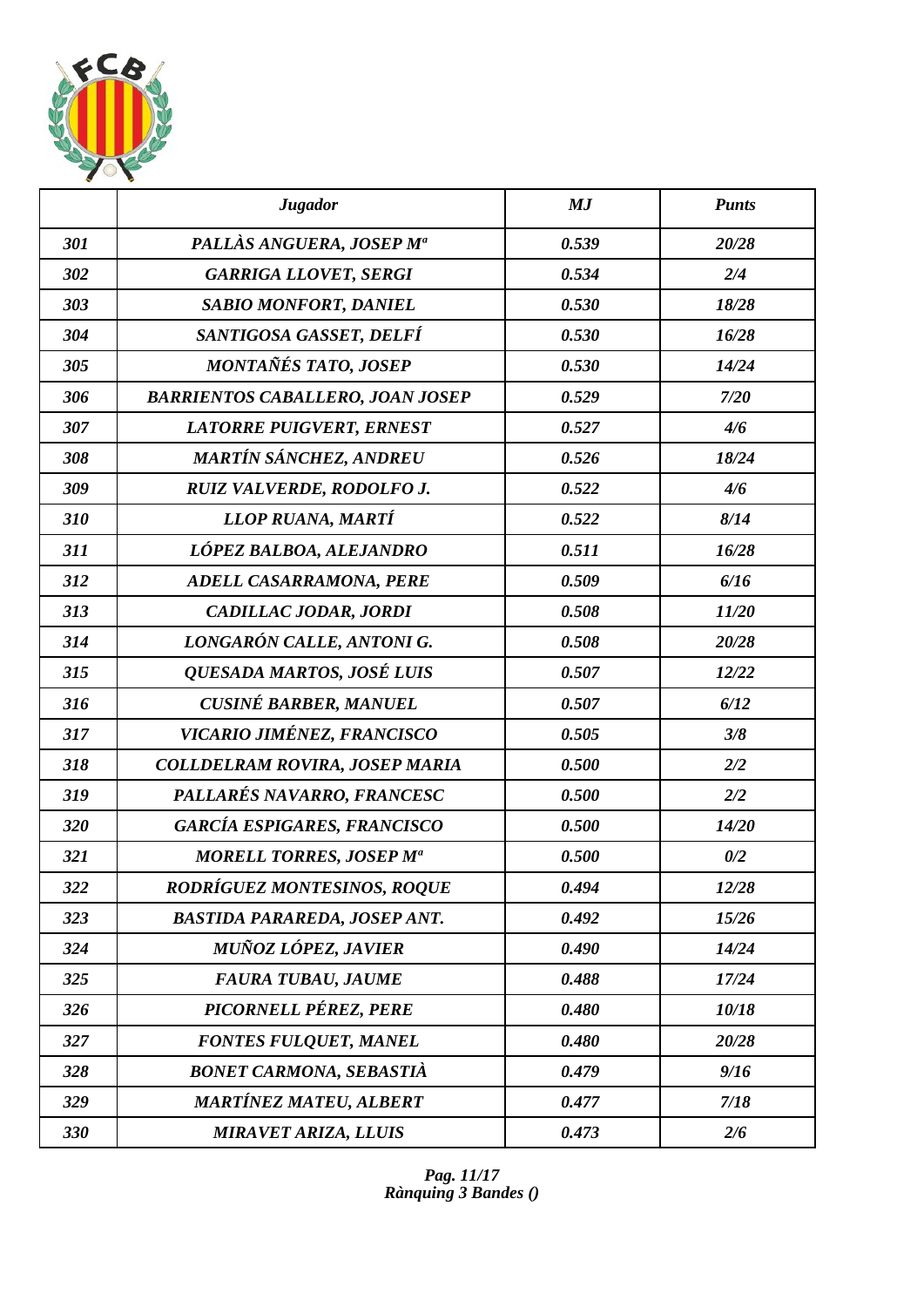

|     | <b>Jugador</b>                        | MJ    | <b>Punts</b> |
|-----|---------------------------------------|-------|--------------|
| 331 | DOMINGO JUAN, JORGE                   | 0.472 | 8/14         |
| 332 | <b>GARRIDO BLANCAR, VÍCTOR MANUEL</b> | 0.468 | 7/22         |
| 333 | <b>AMORETTI VIDAL, LLUIS</b>          | 0.467 | 3/6          |
| 334 | SÁNCHEZ TORRALBA, EUGENIO             | 0.466 | 14/16        |
| 335 | MIGUEL MATEU, JULIO RAMÓN             | 0.466 | 16/28        |
| 336 | <b>AGUT BONSFILLS, RAMON</b>          | 0.466 | 10/18        |
| 337 | <b>RAMÓN MORCILLO, MIQUEL</b>         | 0.465 | 14/18        |
| 338 | PÉREZ LÓPEZ, JOSEP ANT.               | 0.465 | 16/26        |
| 339 | <b>CREGO GUERRERO, DIDIER</b>         | 0.463 | 4/10         |
| 340 | LA ROSA PUJOL, ELOI                   | 0.462 | 6/10         |
| 341 | CARMONA MARTÍN, ENRIQUE               | 0.460 | 5/8          |
| 342 | SÁNCHEZ GIL, ALFONSO                  | 0.460 | 0/2          |
| 343 | <b>ARIAS HERRERO, JOSÉ</b>            | 0.458 | 17/26        |
| 344 | LORENTE GARCÍA, JOSEP MANEL           | 0.458 | 10/26        |
| 345 | <b>MARTÍNEZ PONCE, SERAFIN</b>        | 0.456 | 4/18         |
| 346 | PI VILARDELL, XAVIER                  | 0.451 | 2/6          |
| 347 | COCA BENAIGES, ANTONI                 | 0.447 | 10/18        |
| 348 | ÁLVAREZ-BUYLLA PASCUAL, RAMÓN         | 0.447 | 6/20         |
| 349 | <b>BONET PASCUAL, CÉSAR</b>           | 0.446 | 8/20         |
| 350 | CRISTÓBAL CEBOLLA, CARLOS             | 0.446 | 9/28         |
| 351 | GONZÁLEZ CARVAJAL, LLUÍS              | 0.444 | 8/14         |
| 352 | SAQUES GRANACHE, JOAN                 | 0.444 | 4/6          |
| 353 | LLAMAS SÁNCHEZ, MANUEL                | 0.442 | 6/18         |
| 354 | <b>NORIA SILVESTRE, JOAQUIM</b>       | 0.441 | 6/14         |
| 355 | <b>GRACIA RODRIGUEZ, EMILIO</b>       | 0.440 | 2/2          |
| 356 | CABALLÉ OLIVA, CARLES                 | 0.440 | 8/22         |
| 357 | AVILA CAÑADA, FRANCISCO               | 0.433 | 4/16         |
| 358 | <b>MORCILLO MARIN, JUAN</b>           | 0.433 | 2/16         |
| 359 | <b>PRADES MONTESÓ, ERNEST</b>         | 0.432 | 4/8          |
| 360 | <b>JOU ARGEMI, RAMÓN</b>              | 0.427 | 4/8          |

*Pag. 12/17 Rànquing 3 Bandes ()*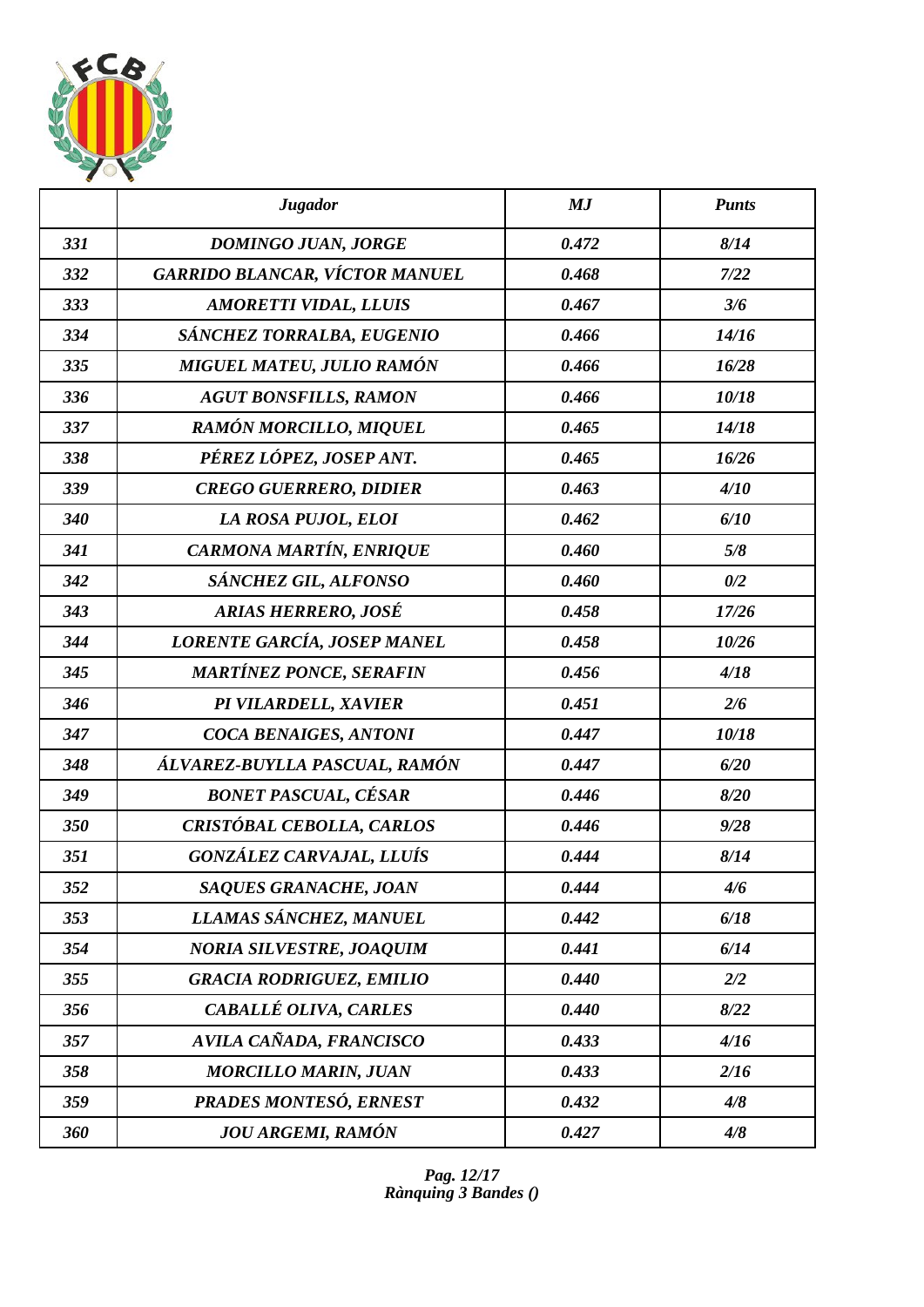

|     | <b>Jugador</b>                       | MJ    | <b>Punts</b> |
|-----|--------------------------------------|-------|--------------|
| 361 | PÉREZ BLANCH, ROMÀ                   | 0.427 | 5/16         |
| 362 | NADAL FONT, JOSEP M <sup>a</sup>     | 0.427 | 6/22         |
| 363 | <b>BADIA BOSQUE, LLORENÇ</b>         | 0.426 | 12/20        |
| 364 | <b>BRUNA OCHOA, RUBÉN</b>            | 0.426 | 2/6          |
| 365 | PÉREZ MORENO, CARLOS                 | 0.426 | 4/26         |
| 366 | DAUDE COSTA, ALBERTO                 | 0.425 | 18/24        |
| 367 | <b>BARENYS PINILLA, MIQUEL</b>       | 0.425 | 6/18         |
| 368 | <b>AGUILAR SERRA, JORDI</b>          | 0.417 | 11/28        |
| 369 | HERNÁNDEZ NISA, FERRÀN               | 0.416 | 8/14         |
| 370 | <b>SERRATS ANGRILL, ALEIX</b>        | 0.413 | 6/18         |
| 371 | JUÁREZ ROLDÁN, JOSÉ                  | 0.410 | 14/20        |
| 372 | SANTIAGO ROMERO, JUAN                | 0.410 | 12/22        |
| 373 | COSTA GÁSQUEZ, SERGI                 | 0.408 | 17/26        |
| 374 | NOGUÉS BLANCO, DAVID                 | 0.403 | 2/10         |
| 375 | <b>MÉRIDA MARTIN, MARC</b>           | 0.402 | 8/14         |
| 376 | <b>GRAU CODINA, ENRIC</b>            | 0.400 | 2/2          |
| 377 | VILA PALAU, JAUME                    | 0.400 | 0/2          |
| 378 | SENDRA GABARRÓ, ANTONI               | 0.395 | 13/20        |
| 379 | ANDRÉS AULADELL, LLUIS               | 0.394 | 4/12         |
| 380 | <b>FORREITER NOVELLO, MARCO</b>      | 0.394 | 6/20         |
| 381 | GARCÍA CORBALÁN, JESÚS               | 0.391 | 8/16         |
| 382 | <b>RAMOS RUIZ, JOSEP</b>             | 0.389 | 5/14         |
| 383 | GUIU SÁEZ, JOSÉ LUIS                 | 0.389 | 4/6          |
| 384 | <b>MOTA CALDERÓN, JOSÉ</b>           | 0.387 | 4/10         |
| 385 | HERNÁNDEZ MARTÍNEZ, MANUEL           | 0.387 | 8/20         |
| 386 | FABREGA SANTAMARIA, CLIMENT          | 0.387 | 2/6          |
| 387 | <b>OBANDO QUINTERO, CARLOS ARIEL</b> | 0.386 | 11/28        |
| 388 | TORRES ACERO, LUIS ANTONIO           | 0.385 | 8/14         |
| 389 | <b>VERDU BOTAM, JOSEP</b>            | 0.382 | 2/8          |
| 390 | <b>CABALLERO CASTRO, Fº GABRIEL</b>  | 0.381 | 2/6          |

*Pag. 13/17 Rànquing 3 Bandes ()*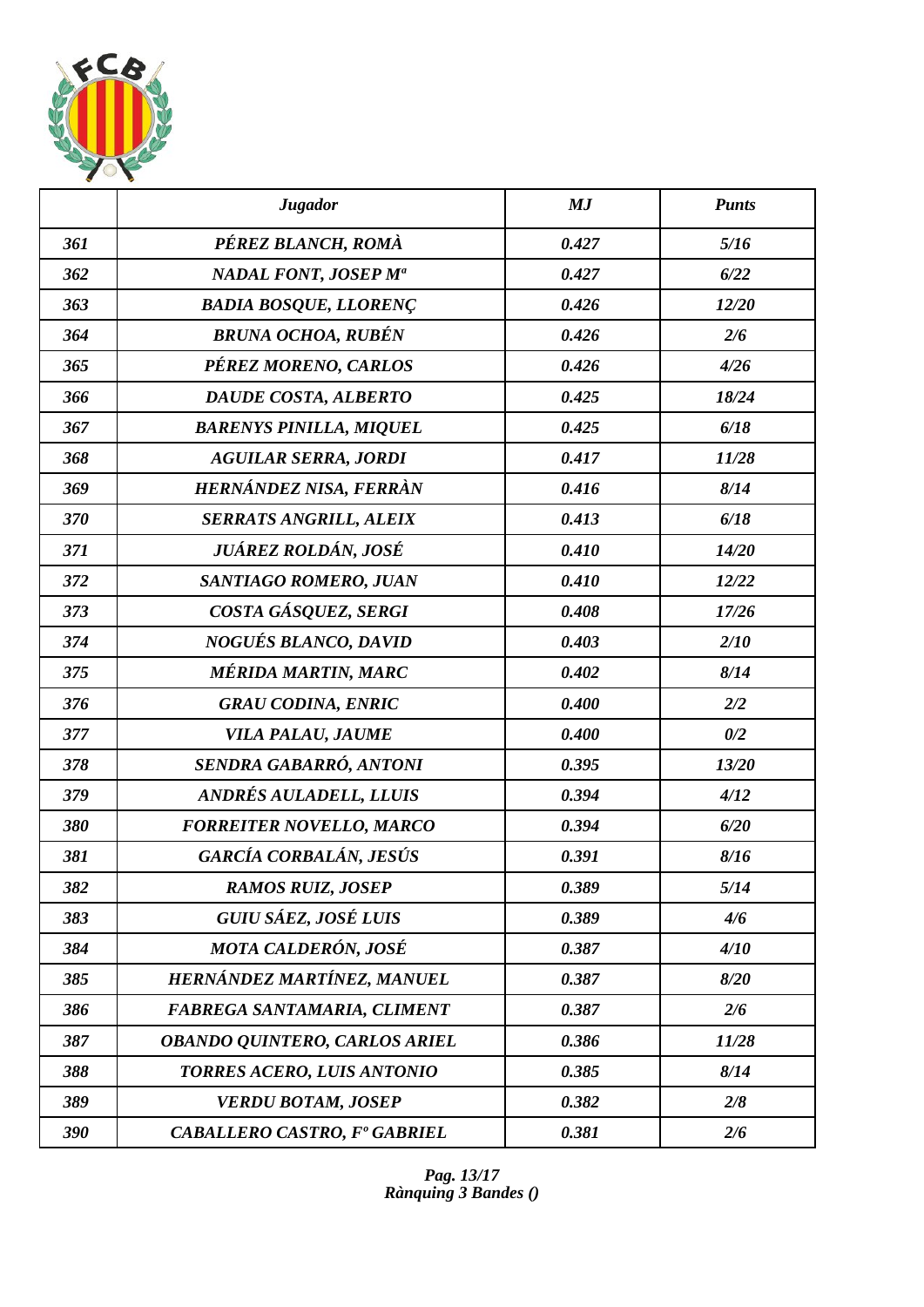

|     | <b>Jugador</b>                      | MJ    | <b>Punts</b> |
|-----|-------------------------------------|-------|--------------|
| 391 | LEYTON CORTES, SANTIAGO             | 0.380 | 3/4          |
| 392 | <b>BARRERA GASCÓN, ENRIQUE</b>      | 0.380 | 4/18         |
| 393 | RIBALTA GARGANTE, RAMÓN             | 0.380 | 2/2          |
| 394 | CLAVERÍA ABIZANDA, MIGUEL ANGEL     | 0.380 | 0/2          |
| 395 | <b>GONZÁLEZ CASTILLO, MANUEL</b>    | 0.380 | 0/2          |
| 396 | AGUILERA BUENOSVINOS, JOSÉ MANUEL   | 0.376 | 10/20        |
| 397 | CASTRO CALVO, MANUEL                | 0.373 | 2/8          |
| 398 | LARA ZAMORANO, CARMELO JOSÉ         | 0.373 | 0/12         |
| 399 | <b>MARTÍNEZ LOPEZOSA, JOSÉ</b>      | 0.369 | 10/22        |
| 400 | MARTÍ TALAVERA, SALVADOR            | 0.369 | 6/28         |
| 401 | <b>PRATS RINS, JAIME</b>            | 0.367 | 6/22         |
| 402 | <b>BOSCH BOSCH, MIQUEL</b>          | 0.366 | 6/10         |
| 403 | CANO POIRRIER LALANNE, SANTIAGO     | 0.362 | 12/24        |
| 404 | RODRIGUEZ GOMEZ, HERIBERTO          | 0.361 | 10/20        |
| 405 | <b>SACREST ROCA, CARLES</b>         | 0.361 | 8/24         |
| 406 | PERTIÑEZ CAMPOS, MANUEL             | 0.359 | 12/26        |
| 407 | <b>BOYA SOLER, LLUÍS</b>            | 0.357 | 7/10         |
| 408 | SALVANY REÑE, JOSÉ MARÍA            | 0.357 | 10/26        |
| 409 | PRETEL PÉREZ, JOSÉ                  | 0.354 | 7/24         |
| 410 | <b>GAY VILA, JOSEP</b>              | 0.351 | 9/24         |
| 411 | CAMPOS GONZÁLEZ, J°M <sup>a</sup>   | 0.349 | 6/20         |
| 412 | <b>TORRENT COT, JOSEP</b>           | 0.348 | 2/12         |
| 413 | <b>MALLOL RUIZ, BONAVENTURA</b>     | 0.343 | 0/10         |
| 414 | <b>RIBAS TORRES, PERE</b>           | 0.342 | 2/20         |
| 415 | ANDRÉS TARAZONA, JOAQUIM            | 0.340 | 10/16        |
| 416 | <b>JANES AUTONELL, RAMÓN</b>        | 0.340 | 15/28        |
| 417 | VILLÉN GALLACH, JOAN                | 0.337 | 8/28         |
| 418 | <b>CERVERA MUR, JORDI</b>           | 0.337 | 4/8          |
| 419 | <b>MANCIPE SEGURA, YEIMY ANDREA</b> | 0.335 | 5/10         |
| 420 | <b>FERRER ALONSO, VICENÇ</b>        | 0.335 | 5/10         |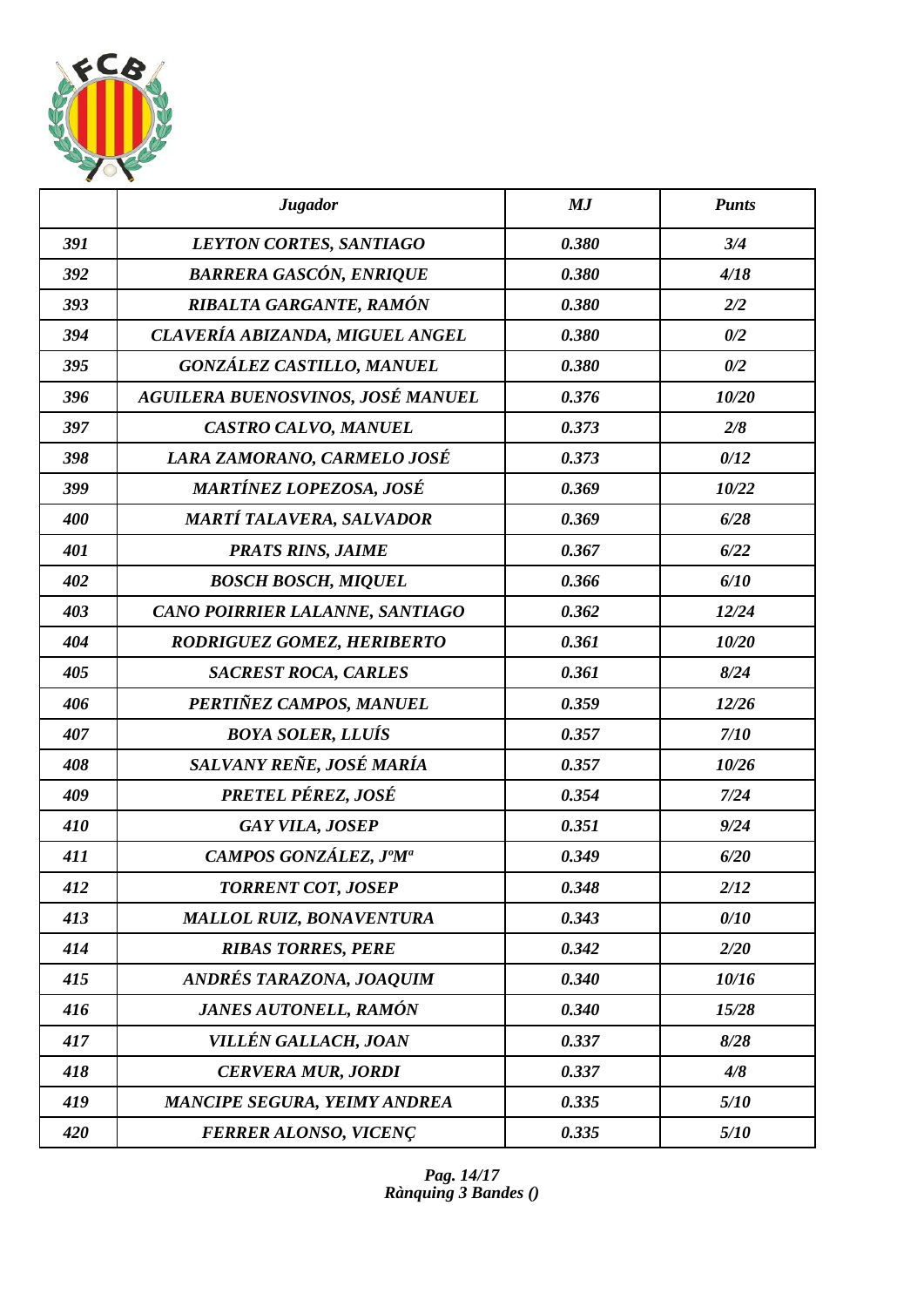

|     | <b>Jugador</b>                       | MJ    | <b>Punts</b> |
|-----|--------------------------------------|-------|--------------|
| 421 | <b>LABRADOR CODINA, JOSEP</b>        | 0.335 | 0/12         |
| 422 | <b>MONTERO LARA, MIGUEL</b>          | 0.332 | 5/16         |
| 423 | CASALS OLIVA, JAUME                  | 0.330 | 0/4          |
| 424 | <b>GILABERT PESQUER, JOAN</b>        | 0.330 | 0/4          |
| 425 | <b>GIMÉNEZ FONT, FRANCESC XAVIER</b> | 0.329 | 2/20         |
| 426 | <b>LLOBET TRAVESET, JORDI</b>        | 0.328 | 4/8          |
| 427 | <b>GOMEZ LOPEZ, FRANCISCO</b>        | 0.326 | 0/14         |
| 428 | COSTA SALVANS, MIQUEL                | 0.325 | 10/16        |
| 429 | <b>SERRANO CHAMORRO, JOSÉ</b>        | 0.323 | 10/22        |
| 430 | <b>GUERRA PRIETO, FCO.JAVIER</b>     | 0.322 | 9/16         |
| 431 | CALLS SARROCA, JOSEP                 | 0.320 | 2/4          |
| 432 | RODRÍGUEZ JUÁREZ, CARLOS             | 0.320 | 6/20         |
| 433 | <b>INGLAN LA ROSA, JOSE LUIS</b>     | 0.320 | 0/2          |
| 434 | <b>MONTOLIU CASTELLVÍ, ALBERT</b>    | 0.320 | 0/6          |
| 435 | <b>MARTÍNEZ MARTÍNEZ, MIGUEL</b>     | 0.318 | 4/18         |
| 436 | <b>BUSQUET CATALÁN, JOAN</b>         | 0.317 | 4/12         |
| 437 | LÓPEZ FIBLA, SILVIA                  | 0.316 | 6/10         |
| 438 | <b>DUQUE MATEO, FRANCISCO</b>        | 0.313 | 4/6          |
| 439 | <b>PUJAL AMETLLER, CARLES</b>        | 0.313 | 0/4          |
| 440 | <b>CENDROS FONOLLET, LLUIS</b>       | 0.313 | 3/18         |
| 441 | <b>OLARTE MUÑOZ, JOSEP</b>           | 0.312 | 6/16         |
| 442 | <b>CARMONA RODRIGUEZ, ANTONIO</b>    | 0.310 | 0/12         |
| 443 | FERNÁNDEZ CAMPOS, FRANCESC           | 0.308 | 7/18         |
| 444 | <b>AULADELL CODINA, JOSEP</b>        | 0.308 | 8/22         |
| 445 | <b>ARIS GUITART, ALBERT</b>          | 0.305 | 8/22         |
| 446 | <b>FREIXES MONTSERRAT, JOSEP</b>     | 0.304 | 0/10         |
| 447 | SÁNCHEZ DELGADO, XAVIER              | 0.300 | 0/2          |
| 448 | VICENTE SÁNCHEZ, SÓCRATES            | 0.300 | 0/2          |
| 449 | TORRENTS VILLARROYA, JOSEP MARIA     | 0.298 | 4/16         |
| 450 | <b>SOLAR MOLINA, SERGIO</b>          | 0.295 | 2/8          |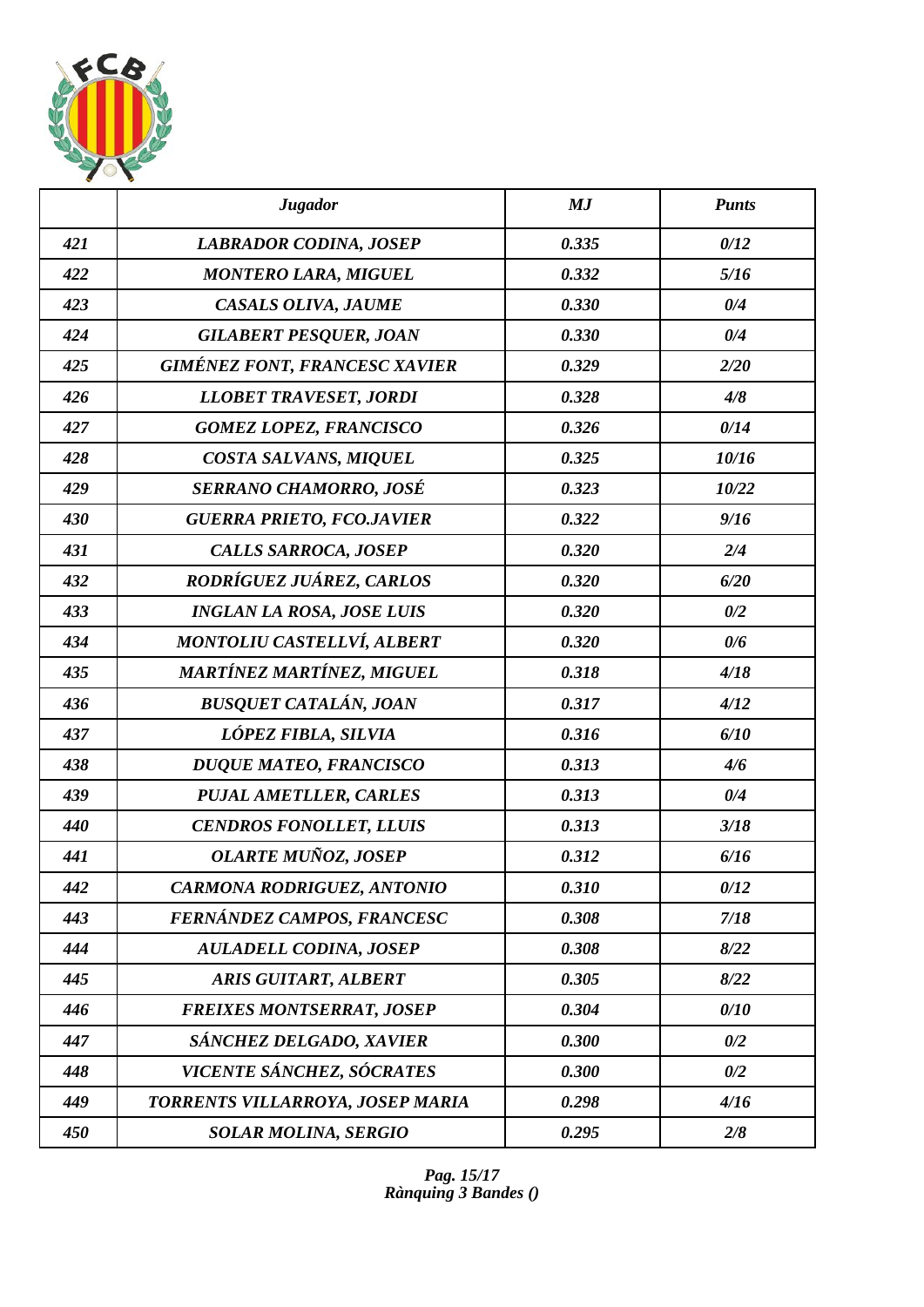

|     | <b>Jugador</b>                    | MJ    | <b>Punts</b> |
|-----|-----------------------------------|-------|--------------|
| 451 | <b>LINARES GUTIERREZ, DAVID</b>   | 0.294 | 5/16         |
| 452 | <b>CHECA FUENTES, DIONISIO</b>    | 0.289 | 2/8          |
| 453 | RODRIGUEZ CARRILLO, JUAN DE DIOS  | 0.284 | 8/18         |
| 454 | PARDO VALLBUENA, JORDI            | 0.284 | 2/22         |
| 455 | ÁNGEL GARCÍA, MIGUEL              | 0.281 | 0/26         |
| 456 | LÓPEZ HEREDIA, CRISTÓBAL          | 0.280 | 4/12         |
| 457 | <b>RAULET CLOS, ESTEVE</b>        | 0.280 | 0/4          |
| 458 | <b>ROIGE ARAN, MIQUEL</b>         | 0.280 | 0/6          |
| 459 | PLANAS SITJÀ, TOMÀS               | 0.278 | 11/22        |
| 460 | LÓPEZ MASEGOSA, FRANCISCO         | 0.277 | 1/18         |
| 461 | CORDÓN SOSA, JUAN                 | 0.276 | 2/10         |
| 462 | ESTÉVEZ PINTOR, JOSÉ              | 0.274 | 4/20         |
| 463 | SÁNCHEZ TRIGUEROS, JAIME          | 0.273 | 2/6          |
| 464 | PÉREZ FERNÁNDEZ, ANTONIO          | 0.273 | 0/6          |
| 465 | PORCEL CABRERA, JOSÉ EMILIO       | 0.270 | 2/8          |
| 466 | PELEGRÍN MARTÍNEZ, JORGE          | 0.267 | 4/24         |
| 467 | MAQUEDA DURÁN, JOAN               | 0.263 | 9/28         |
| 468 | JIMÉNEZ MANZANERO, JESÚS          | 0.260 | 2/4          |
| 469 | LÓPEZ NAVAS, MARTÍN               | 0.260 | 5/22         |
| 470 | <b>CROS GELMA, PERE</b>           | 0.260 | 1/2          |
| 471 | <b>SOLÉ RUESTES, ROBERT</b>       | 0.259 | 2/10         |
| 472 | JUSTICIA RODRÍGUEZ, EMILIO        | 0.258 | 7/16         |
| 473 | PENELLA LAHOZ, RAMÓN              | 0.250 | 0/6          |
| 474 | <b>FLORES BLAY, SERGI</b>         | 0.249 | 3/10         |
| 475 | TOMÁS MUÑOZ, MIGUEL               | 0.249 | 2/16         |
| 476 | <b>GRAU PICÓ, FRANCESC XAVIER</b> | 0.248 | 6/20         |
| 477 | <b>VILÀ VIDAL, JOSEP</b>          | 0.248 | 3/14         |
| 478 | <b>SOLER RIUS, EDUARD</b>         | 0.247 | 6/22         |
| 479 | <b>BARRERA PERDIGÓN, DAMIÁN</b>   | 0.246 | 5/28         |
| 480 | MARCÉ GIL, JAUME                  | 0.246 | 1/16         |